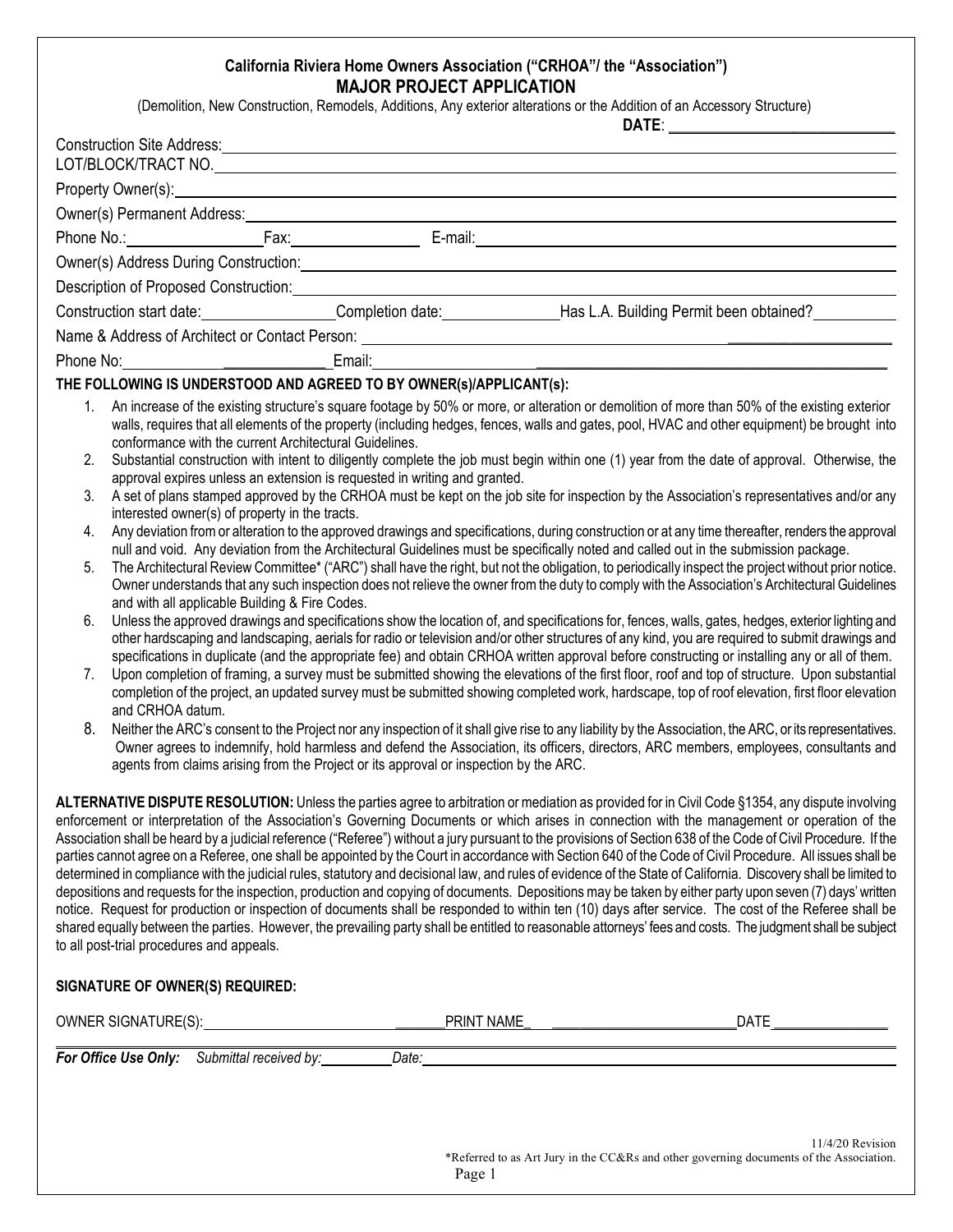## **California Riviera Home Owners Association ("CRHOA"/ the "Association") SUBMITTAL REQUIREMENTS AND PROCESS FOR MAJOR PROJECTS\*\***

(Demolition, New Construction, Remodels, Additions, Any exterior alterations or the Addition of an Accessory Structure)

- 1. Submit the required fee, the application signed by the owner(s), up to four (4) full size 18x24 or 24x36 sets (call to discuss number of sets); two (2) sets reduced to 8-1/2x11" of drawings, and 1 set in a scalable Adobe PDF format of drawing specifications and other materials in sufficient detail to demonstrate that the Architectural Guidelines are satisfied, as follows:
	- a. Plot plan showing property lines, dimension from property line to street or curb in 3 places, building location, setbacks dimensioned, indication of new and existing construction and natural (unmodified) and finished grade and elevations, walls, fences, gates, and all service enclosures, such as air conditioning condensers, pool equipment, electrical cabinets (transformers must be buried in a vault & shown), water heaters, and any building projections such as chimneys, balconies and pop-out or bay windows. A survey is required for any project that increases the building height or the square footage.
	- b. Floor plan showing dimensioned references to all outside features of the building.
	- c. Building sections showing all elements of new construction, addition and/or remodel referenced to the allowable building envelope.
	- d. Roof plan showing all roof slopes, solar panels (cannot be seen from the street), chimneys, skylights and other roof appurtenances. Roof material cutsheet, weight and color. Solar panel plan, if available.
	- e. Exterior elevations showing all dimensioned references to the following items: finished grade adjacent to the building; exterior details clearly defined and referenced to the allowable building envelope; finish materials information for walls, roofs, and other features seen from the public street. (Note: must be indicated on plans if "matching existing.")
	- f. Show on plans: Total square footage of lot area, buildable lot area, lot coverage and gross building area.
	- g. Landscape and hardscape plan showing location and size of trees, hedges (see restricted materials on Guidelines) and other plantings, walls, fences, gates, patios, trellis, BBQ, pool, spa, outdoor shower, any sports court and exterior lighting. This plan may be submitted later, subject to an additional fee.
	- h. Attach a copy of any existing city or CRHOA variance of which you are aware. Otherwise we will assume none exists.
	- i. If you are seeking a variance from the City or CRHOA, please attach a cover letter setting forth any justification you have.
- 2. Each page of drawings, specifications and other information must be numbered and dated.
- 3. **Revised submissions (if required) must be complete sets as detailed above, and bear the revision date**.
- 4. Standard Review: The ARC meets approximately once per month. Deadline for submittal is ten days prior to the meeting date. Approval or disapproval letters normally are sent within fifteen (15) days after the meeting. CRHOA retains one set of approved plans; the other set of approved plans is returned with the approval letter.
- 5. Expedited Architect Review: As an option, for an increased fee, the CRHOA architect will review the plans within 10 business days and provide comments to you in advance of the first review of the plans by the ARC. If they are nonconforming, the architect will work with you or your representative on a one-time basis to assist you in bringing the plans into conformance. You, or your representative, must make the corrections and provide three (3) complete corrected sets of plans, two (2) new 8  $\frac{1}{2}$  x11 copies and new PDF in accordance with the above-noted submittal requirements. Your submittal must still be reviewed and an approval granted or denied by the ARC at its next scheduled meeting. You will receive a written response after the ARC meeting.
- 6. Interim Survey: Upon completion of the framing of the project, a survey must be submitted showing the elevations of the first floor, roof and top of structure.
- 7. Final Resurvey Upon Completion: Upon substantial completion of the project, an updated survey must be submitted showing completed work, hardscape, first floor elevation, top of roof elevation and CRHOA datum. The ARC shall have the right to walk through the property and all construction areas during and upon completion to check for compliance.
- 8. How to Submit: Please check our website, [www.rivierahomeowners.com,](http://www.rivierahomeowners.com/) for review deadline dates, drop-off address (17933 Castellammare Drive, Pacific Palisades 90272) Architectural Guidelines and other helpful information, or call (p) 310/454-5245; (f) 310/459-3935. OK to leave plans on the table under the gazebo.

California Riviera Home Owners Association, P.O. Box 1722, Pacific Palisades, CA 90272-1722, admin@rivierahomeowners.com

*\*\*A separate application is available for minor projects such as fences, hedges and other landscaping, walls, gates, walks, drives and other hardscaping, pools, spas, tennis and sports courts, roofing, exterior lighting, HVAC and pool equipment and door and window replacement submittals.*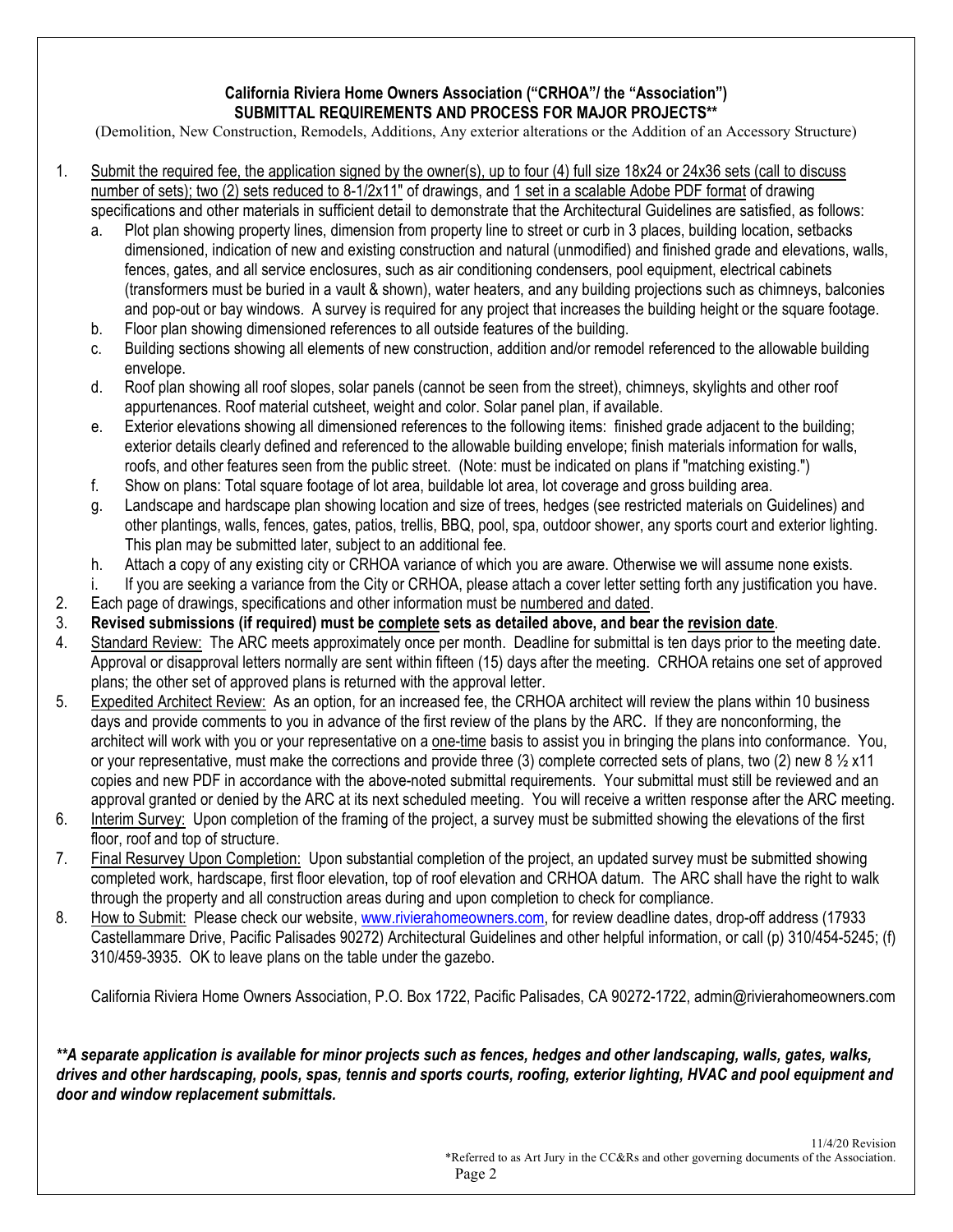## 6. Fee Schedule (non-refundable)

|                                                                                    | Project per<br>Square Foot,<br>Dues Paying<br><b>Members</b> | Project per<br>Square Foot,<br>Non-Dues Paying<br><b>Members</b> |
|------------------------------------------------------------------------------------|--------------------------------------------------------------|------------------------------------------------------------------|
| Major project initial submittal<br>(include basement)                              | \$1.25                                                       | \$1.50                                                           |
| Major project submitted after start of construction                                | \$1.50                                                       | \$1.75                                                           |
| Re-submittal of major project due to nonconformance or insufficient<br>information | 25% of initial<br>fee                                        | 25% of initial<br>fee                                            |
| Expedited Architect Review of major project                                        | \$1.50                                                       | \$1.75                                                           |
| Expedited Architect Review submitted after start of construction                   | \$1.75                                                       | \$2.00                                                           |

## Check Payable to CRHOA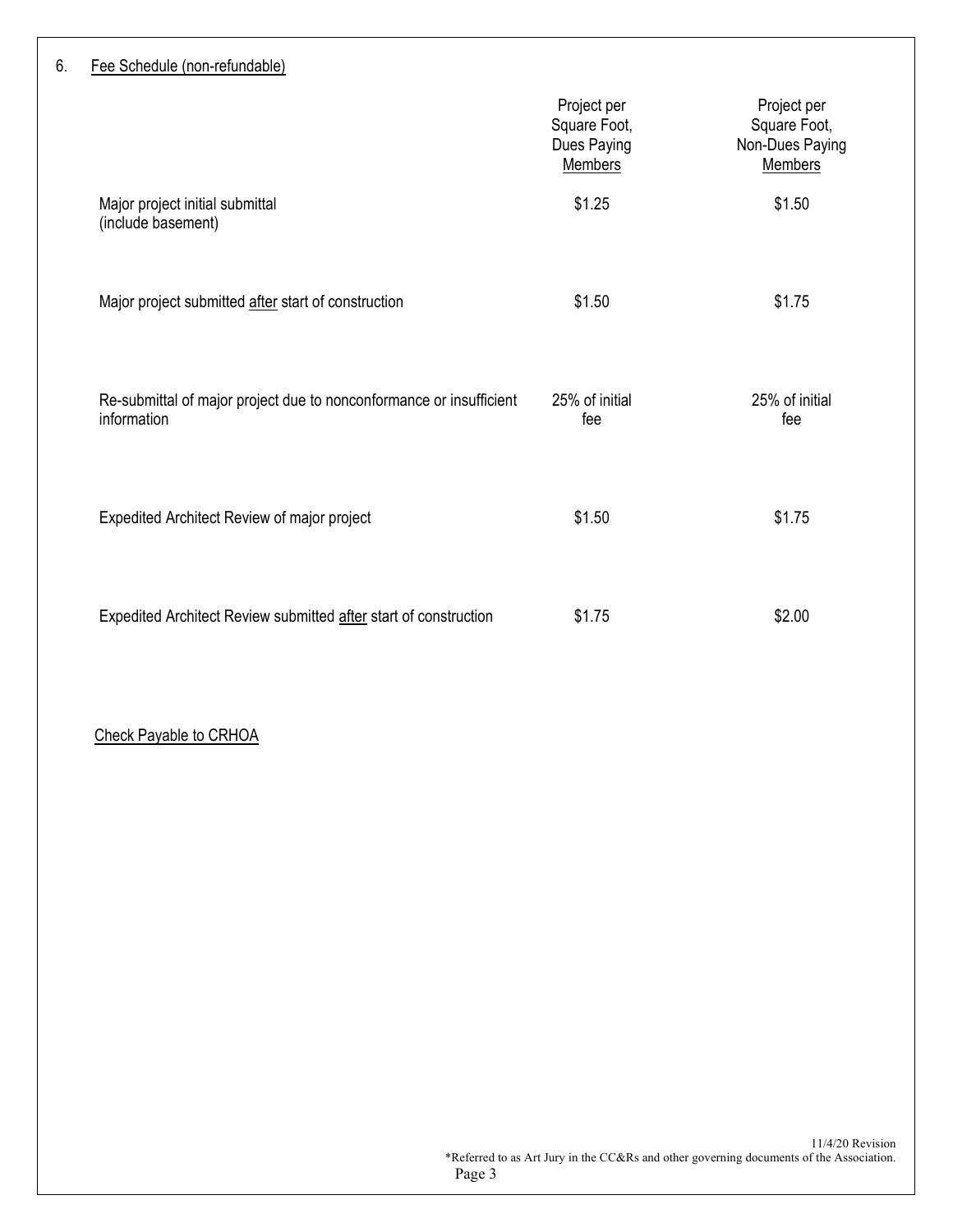|                            | California Riviera Home Owners Association ("CRHOA"/ the "Association")<br>APPLICATION WORKSHEET FOR MAJOR PROJECTS<br>(Must be submitted with Application)<br>NOTE: An increase of the existing structure's square footage by 50% or more, or an alteration or demolition of more than 50%<br>of the existing exterior walls, requires that all elements of the property (including hedges, fences, walls, gates and other<br>landscaping and hardscaping, and pool, HVAC and other equipment) be brought into conformance with the current Architectural<br>Guidelines.      |
|----------------------------|--------------------------------------------------------------------------------------------------------------------------------------------------------------------------------------------------------------------------------------------------------------------------------------------------------------------------------------------------------------------------------------------------------------------------------------------------------------------------------------------------------------------------------------------------------------------------------|
|                            | Construction site address: example and the set of the set of the set of the set of the set of the set of the set of the set of the set of the set of the set of the set of the set of the set of the set of the set of the set                                                                                                                                                                                                                                                                                                                                                 |
|                            |                                                                                                                                                                                                                                                                                                                                                                                                                                                                                                                                                                                |
|                            | Property Owner(s):<br>Do you intend to seek a city variance on this job? Yes__ No__ If yes, explain:________________________________                                                                                                                                                                                                                                                                                                                                                                                                                                           |
|                            |                                                                                                                                                                                                                                                                                                                                                                                                                                                                                                                                                                                |
|                            | Note: A city variance does not supersede the CC&Rs.                                                                                                                                                                                                                                                                                                                                                                                                                                                                                                                            |
|                            | Calculate the `Buildable' Lot Area (Must provide a survey with 'Buildable' Lot Area calculation to confirm this):<br>What is the total square footage of the lot, including setbacks: North American American State of the lot, including setbacks:                                                                                                                                                                                                                                                                                                                            |
|                            | Minus the square footage of the lot that has a slope of 2:1 or greater:                                                                                                                                                                                                                                                                                                                                                                                                                                                                                                        |
|                            | The `Buildable' Lot Area is:                                                                                                                                                                                                                                                                                                                                                                                                                                                                                                                                                   |
| 1.                         | The numbering on this worksheet corresponds to the paragraph numbers of the Architectural Guidelines.                                                                                                                                                                                                                                                                                                                                                                                                                                                                          |
|                            |                                                                                                                                                                                                                                                                                                                                                                                                                                                                                                                                                                                |
| 2.<br>3.<br>4.<br>5.<br>6. | Please include the manufacturer's brochure. Please do not submit a sample, unless requested.<br>Architectural Character is evaluated by ARC. We look for compatibility with neighborhood, articulation and architectural detail.<br>Are skylights or solar panels visible from the street or public places? Yes___________________________________<br>Camouflaging of unacceptable architectural design elements is not allowed.<br>Landscaping will be evaluated by the ARC. Will the landscaping be changed? Yes____________ No________________<br><b>Building Envelope:</b> |
|                            | What is your required front yard setback, per the CC&Rs:<br>a.                                                                                                                                                                                                                                                                                                                                                                                                                                                                                                                 |
|                            | What is your actual front yard setback:                                                                                                                                                                                                                                                                                                                                                                                                                                                                                                                                        |
|                            | What is your required rear yard setback, per the CC&Rs:<br>b.<br>What is your actual rear yard setback:<br>Outbuildings and detached garages are evaluated by the ARC. They are limited to 30 feet wide, 21 feet deep, 13 feet high<br>at the highest point, detached from the house by 10 feet, constructed clear of the required setbacks.                                                                                                                                                                                                                                   |
|                            | None being built Conforms<br>Side yard setbacks are 10 feet on all properties within the CRHOA.<br>C.<br>Are there any appurtenances, such as air conditioning condensers, electrical cabinets, pool equipment, bay or pop-out<br>windows, water heaters, chimneys, barbeques, built-in seating or fireplace within the setback? Yes<br>$No$ <sub>___</sub><br>Is there a basement? Yes ________No________Is any portion of it in a setback area? Yes ____________<br>No                                                                                                       |
|                            | Building height is limited to 2 stories, 22 feet high at setback lines, extending upwards from the front and rear at a 6:12 pitch<br>d.<br>and from the sides at an 8:12 pitch, as measured from the datum elevation. Conforms on all sides: Yes No<br>Is the chimney more than 2 feet higher than the defined maximum center height? Yes ______<br>No<br>No<br>Are there any other appendages on the roof which extend above the maximum center height? Yes                                                                                                                   |
|                            | What height reference datum elevation are you using?<br>Nease make sure it shows on the plans as all<br>е.<br>measurements which apply are referenced from the datum elevation. Provide a survey if house is greater than 18'-0" high.<br>What is the elevation of the first floor?                                                                                                                                                                                                                                                                                            |
|                            | Maximum building height is as follows:<br>f.<br>28' for lots 9,000 square feet in area and under;<br>30' for lots above 9,000 square feet, but not more than 15,000 square feet;<br>32' for lot area more than 15,000 square feet.<br>Your buildable lot area as computed above is<br>What is your maximum building height as measured from datum elevation? _____                                                                                                                                                                                                             |
|                            | No<br>g. Is the building envelope shown on the sections and elevations? Yes___________                                                                                                                                                                                                                                                                                                                                                                                                                                                                                         |
| 7.                         | Is the pitch of your roof less than 3" in 12" for more than 25% of the total surface? Yes<br>No                                                                                                                                                                                                                                                                                                                                                                                                                                                                                |
|                            | Is any flat roof visible from the street? Yes No Stary equipment located on the roof? If so, what?<br>If equipment on roof, is it visible from the street or any neighboring property? How is it screened?                                                                                                                                                                                                                                                                                                                                                                     |
|                            | 11/4/20 Revision<br>*Referred to as Art Jury in the CC&Rs and other governing documents of the Association.<br>Page 4                                                                                                                                                                                                                                                                                                                                                                                                                                                          |